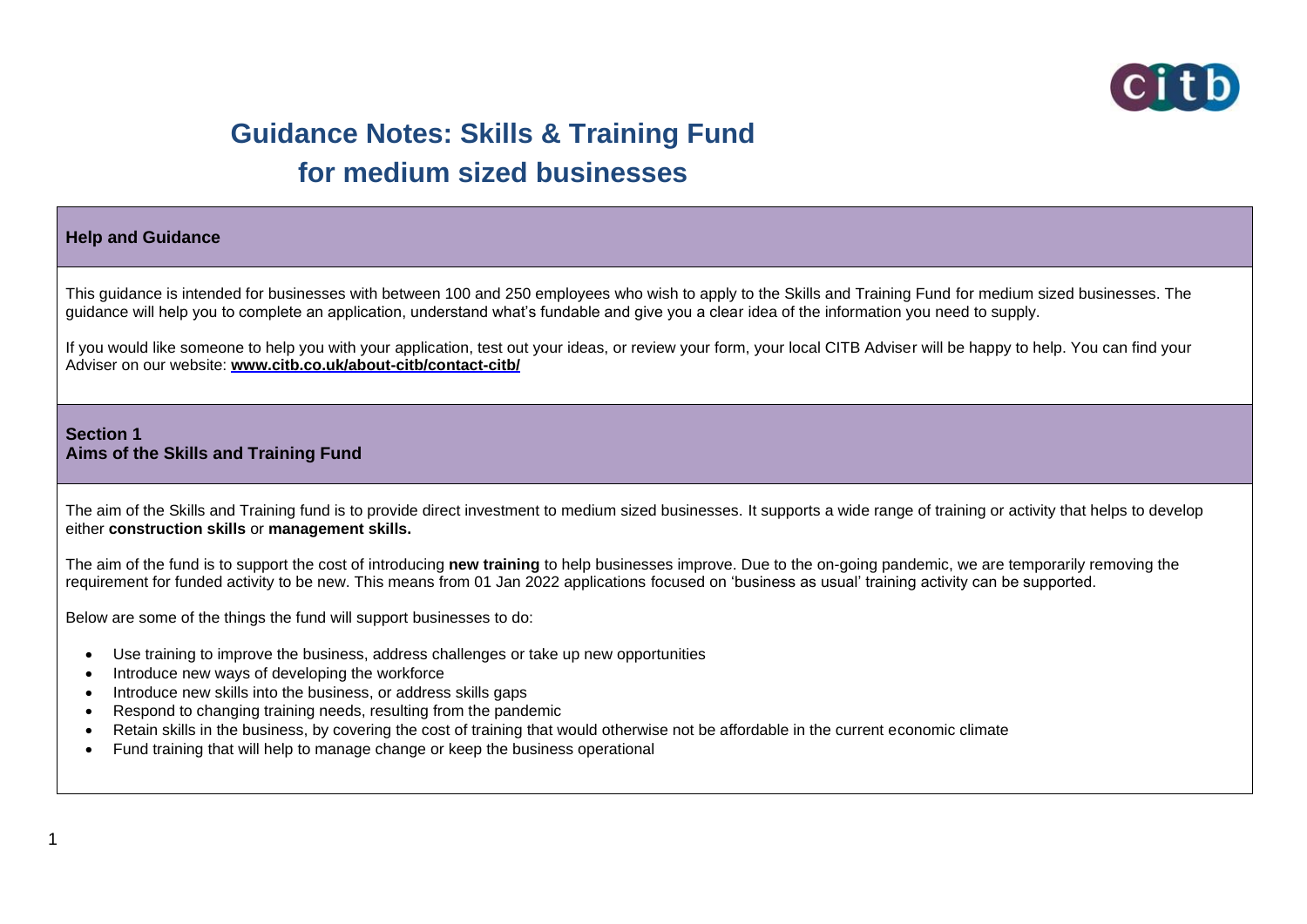

# **Section 2 Available funding and who can apply**

Any **CITB levy-registered** employer can apply for this fund. You must be up to date with your levy payments.

Your funding entitlement is based on the number of staff you employ (PAYE). Entitlements below are per year and are normally paid in upfront quarterly instalments. You can apply directly, and/or via a Training Group, but the combined total amount cannot exceed your entitlement shown below:

- $\bullet$  100 149 up to £15,000
- 150 199 up to £20,000
- 200 249 up to £25,000

Businesses that are part of a larger ultimate holding company but operate as independent businesses (and pay their own individual levy bill under a separate levy registration number) can apply to the fund independently. Funding of this type of business is at CITB's discretion. Establishments/sub-offices cannot apply to the fund.

You can apply for funding every year, providing that you have completed any previously funded programmes and submitted the necessary information about the completed programme. This is set out in the Terms of Funding on the CITB website.

Projects are typically for one year, but if you wish to apply for a longer-term programme (up to three years) you may do so. In this case your entitlement remains the same (i.e. the same amount per year) and is paid annually. We do allow changes to long-term programmes, to reflect changes in business circumstances, but you should be clear from the outset that the programme you are putting in place will meet your needs over the period for which you are applying.

You can use the funding to support workers in your supply chain (Net CIS). However, if these individuals work for levy-registered businesses they too can apply directly for Skills and Training Fund, so you may get more benefit if they access the fund themselves.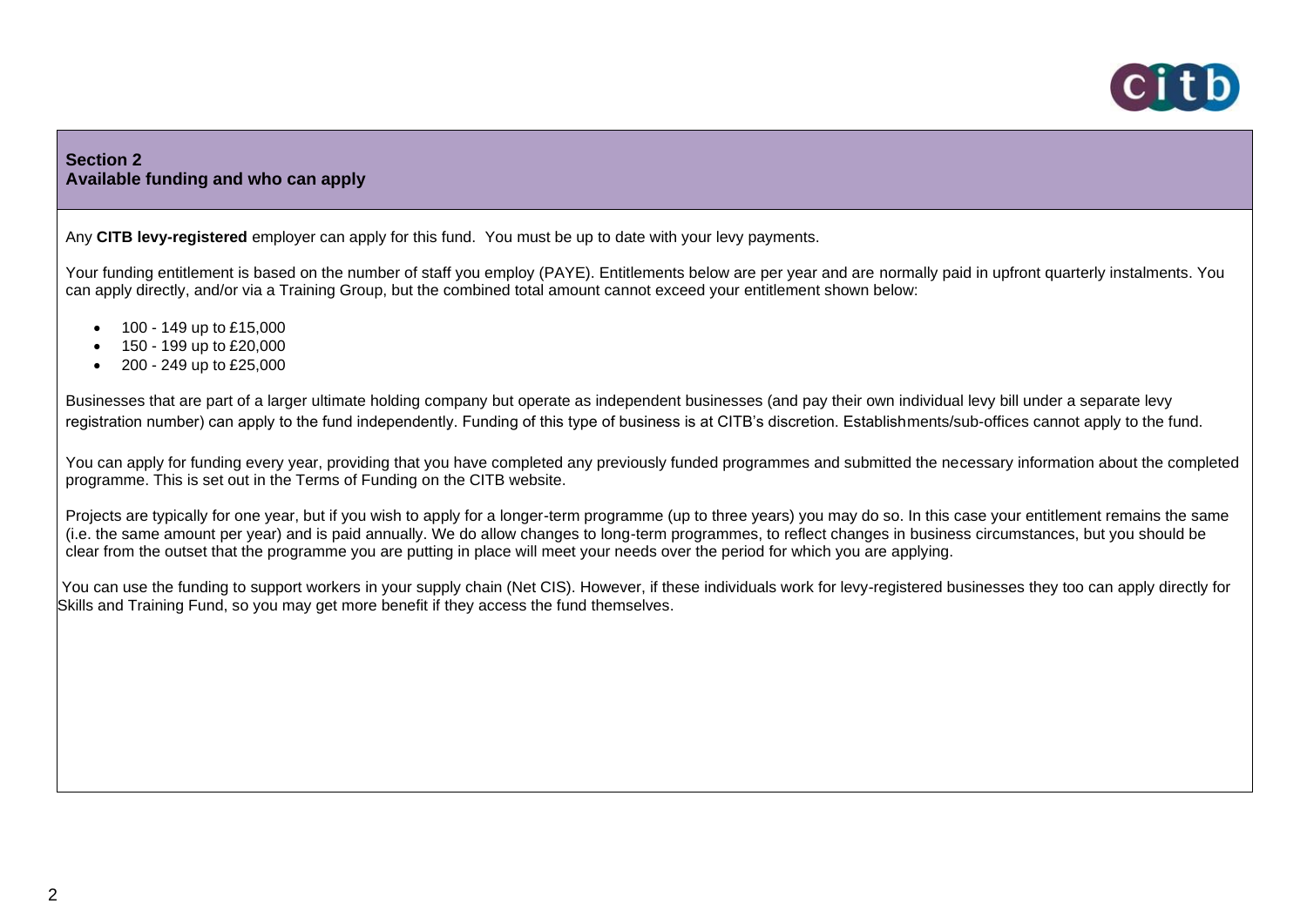

# **Section 3 Fundable activity**

You can apply for a wide range of training, providing that it is either **construction-specific** or to develop **management, leadership or supervisory skills** (see section 4), this includes:

- CITB standardised (grant eligible) training
- Other training, including 'in house' training delivered by an appropriately qualified trainer

The fund also supports other types of 'people development activity':

- Activity specifically aimed at developing skills or knowledge e.g. mentoring
- Development of training resources designed to meet very specific business needs
- Help for businesses to understand and plan their training needs (through accredited business development, not consultancy)

The list below is not exhaustive; other skills development can be considered.

In response to the on-going pandemic, the requirement for all training identified here to be new has temporarily been removed.

| Not fundable:                                                                                                                                                                                                                                                                                                                                                                                                                                                                            | <b>Fundable:</b>                                                                                                                                                                                                                                                                                                                                                                                                                                                                                                                                                                                                                                                                                                                                                                                                                    |
|------------------------------------------------------------------------------------------------------------------------------------------------------------------------------------------------------------------------------------------------------------------------------------------------------------------------------------------------------------------------------------------------------------------------------------------------------------------------------------------|-------------------------------------------------------------------------------------------------------------------------------------------------------------------------------------------------------------------------------------------------------------------------------------------------------------------------------------------------------------------------------------------------------------------------------------------------------------------------------------------------------------------------------------------------------------------------------------------------------------------------------------------------------------------------------------------------------------------------------------------------------------------------------------------------------------------------------------|
| Consultancy fees<br>Items of capital expenditure (physical things e.g. buildings, IT,<br>equipment)<br>Training awards, sponsorship, celebration events<br>Purchasing of software and licenses<br>$\bullet$<br>Business accreditations or certification e.g. ISO9001<br>$\bullet$<br>Part-time, full-time posts<br>$\bullet$<br>Apprenticeships (to see info on CITB funding for this click here)<br>$\bullet$<br>Educational activities and promoting careers<br>Travel and subsistence | Training listed in the CITB Grant scheme<br>$\bullet$<br>Construction or management training outside of the CITB Grant<br>scheme - either accredited or where quality can be demonstrated<br>Business development accreditation focused on people/ skills development<br>e.g. IIP (excluding renewal)<br>Coaching and mentoring delivered by an accredited coach or mentor<br>On-line or distance learning<br>$\bullet$<br>Development of learning resources for the individual company, that are not already<br>available in the market, including:<br>Training course content<br>Development of a subject specific learning program<br>Training videos or online courses (that make use of existing platforms)<br>Company specific guidance or manuals for staff (where the purpose is the<br>development of knowledge or skills) |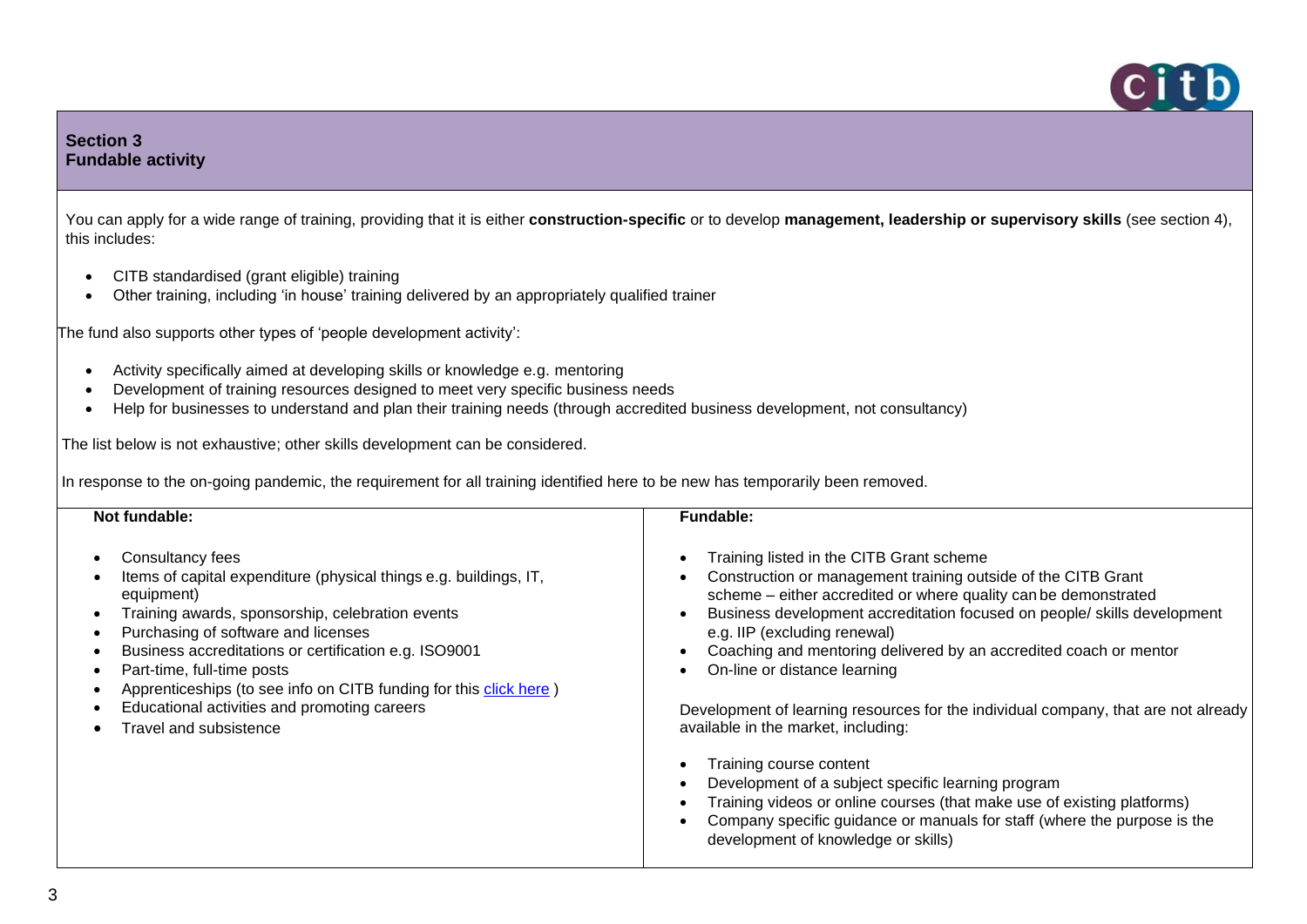

# **Section 4**

**Requirement for funded activity to be either 'construction-specific' or management and leadership**

This fund supports training that is either:

**a) construction-specific** 

or

b) **management training** (for those in leadership, supervisory or management roles).

*Please check that everything included in your application fits under one of the definitions below*.

### **Construction Training**

Construction-specific training must focus on the skills needed on site, or in other construction operations. These are the skills needed by people whose roles are focused on construction activity, rather than the more general day to day running of the business. A list of construction activities can be viewed here: **<https://www.citb.co.uk/levy-grants-and-funding/citb-levy/how-to-register/who-should-register/>**

We will consider funding activity outside of this list where a strong case can be made that the proposed training has a direct link to construction operations. Questions to consider include:

- Are the skills being developed to perform a construction activity?
- Are they essential to deliver a construction activity?
- Are the skills being developed for someone in a construction-specific role (trade or profession)?
- Is the activity on site? Or are workers on site directly dependent on it to do their jobs?

General business functions such as administration, sales, HR, accountancy, finance or payroll are not considered to be construction-specific activities (and would not be funded).

### **Management and Leadership Training**

This means training that is focused on developing skills to lead, manage or supervise. People who receive this training must be either:

- Employees whose *main* job is leader, manager or supervisor
- Employees who are being developed to be leaders, managers or supervisors

Management training does not need to be construction-specific, nor does it need to lead to a qualification, it can be any type of management training or skills development required to direct people and control resources, not the specific subject matter. Proposals can include programmes that seek to tackle specific challenges or change company culture, through developing new skills or knowledge amongst managers, leaders or supervisors. The learning must focus on the management skills, not the subject matter.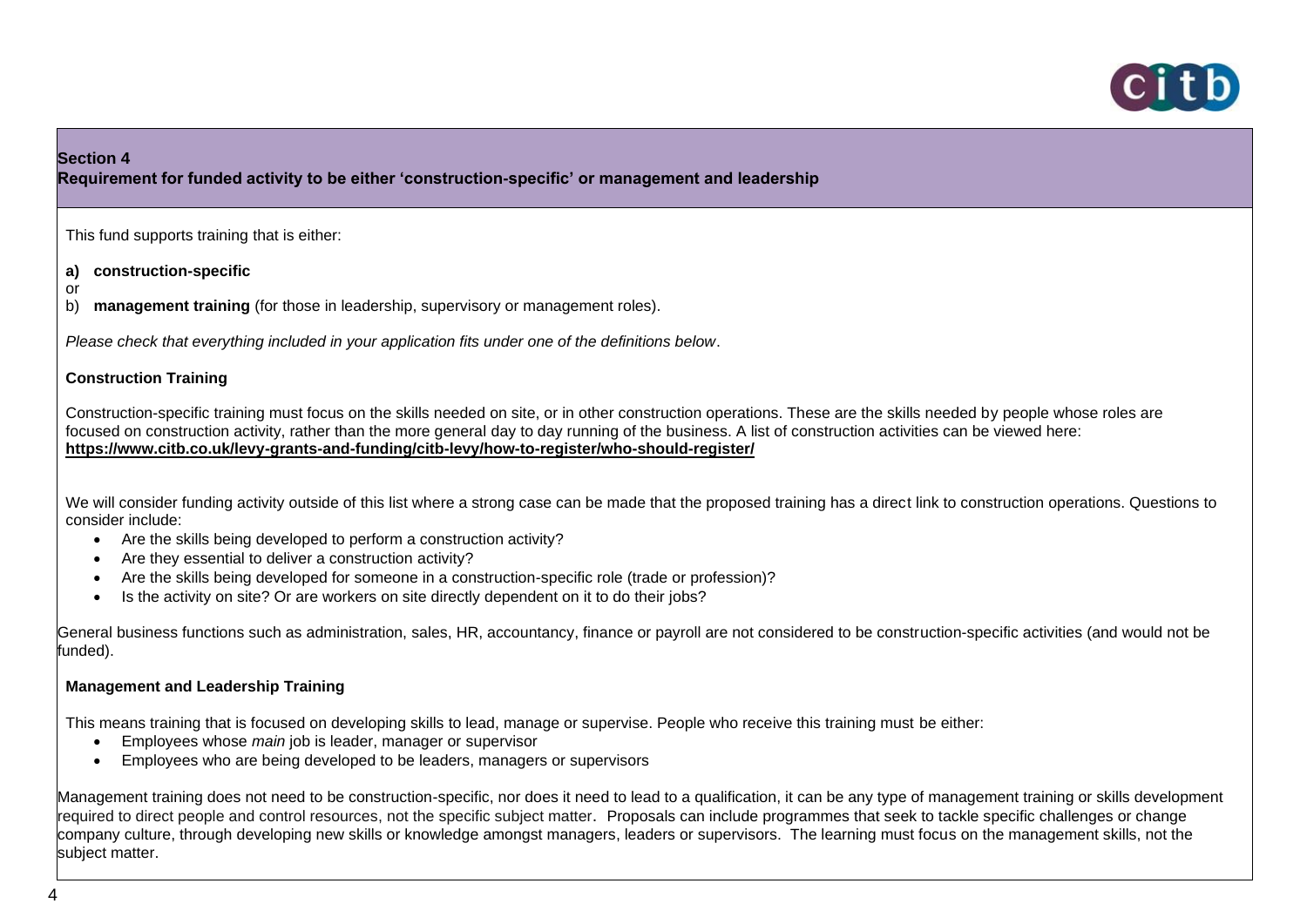

Management training must focus on improving an individual's skills as a leader and manager, so that they can decide what needs doing and direct people to do it. It is not about learning to do the task that they are managing. For example, financial management is about understanding how to manage budgets and oversee financial plans for the company, not learning how to use the accounting system (this would not be funded).

Similarly, there is a difference between coaching and mentoring, which helps people to develop the skills to make management decisions and become better leaders whereas consultancy is about receiving business advice about how to improve the organisation or provide a solution to a specific problem (consultancy would not be funded).

CITBs definition of Management and Leadership includes activity to develop people under the following themes:

- Providing Direction
- Facilitating Innovation & Change
- Working with People
- Using Resources
- Achieving Results
- Managing Self

CITBs Leadership and Management Framework can be viewed via the following link:

<https://www.citb.co.uk/standards-and-delivering-training/training-standards/nvq-svq-standards/management-and-leadership-competence-frameworks/>

#### **Section 5 Application Form – step by step**

The application form is in four sections:

- 1. Tab 1 Application details: facts about your business and eligibility
- 2. Tab 2 Five questions about the programme of activity you are proposing
- 3. Tab 3 A table set out to capture each non-grant eligible deliverable (a deliverable is a training course or other activity)
- 4. Tab 4 A table set out to capture grant-eligible training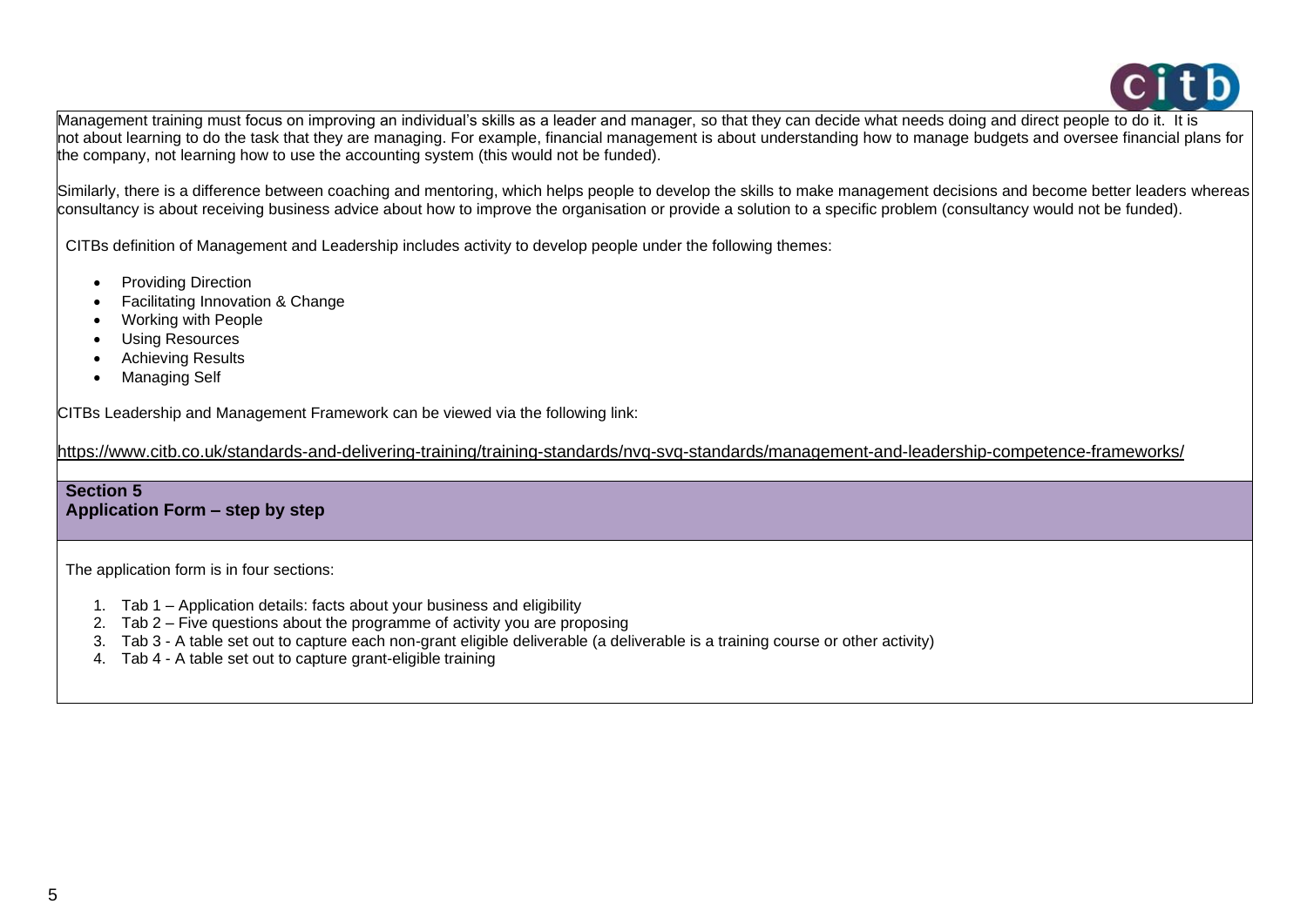

#### **Tab 1: Application Details**

The front page is for you to provide information which allows us to check how much funding you are eligible to receive (see section 2). Please complete all the boxes, except those which are grey and will auto-populate (e.g. total costs from the two tables). You will need your levy registration details, bank details and an up to date number of people who are directly employed by the business. Your levy registration details can be found at the top of any letters from CITB or in the CITB Portal.

### **Tab 2: Describing the programme of activity**

In this section you are asked to describe the programme of activity you wish to deliver by answering five simple questions. Overall, you should make sure that your answers summarise where you are now, where you hoping to get to and how you will know it has worked. There is no minimum or maximum word count, you just need to provide enough detail to cover the points set out in the guidance below. If the application is missing essential detail, you may be invited to resubmit.

#### **Individual questions:**

#### **1. What is the business challenge or opportunity that you would like to address?**

In this section you need to describe the business objective. It must be an objective that can be achieved through improving management or construction skills in the business. It might be something that you need to resolve (e.g. reducing defects, shortage of site managers) or a business development goal (e.g. introducing technology or improving the skills of your middle managers).

Please be as specific as you can about the problem or challenge you are trying to solve and how better skills/training will help with this.

### **2. Why have you selected this programme of activity?**

Describe the programme and give an overview of how it will be delivered. You should provide a clear description of all the main deliverables. This is especially important where the deliverable (training or activity) is not widely recognised. In this case, information that describes and quantifies what is being paid for is important e.g. how many times the training/activity will be delivered, number of hours, which roles in the business will benefit. This information will help to make it clear exactly what is being funded and help to justify the cost.

Please say why you have chosen this training or approach in preference to anything else. Describe the benefits of the approach and why you think it is the best way to achieve the business goals set out in the first question

#### **3. How does it address the specific challenge or opportunity described above?**

**4.** There should be a clear link between the skills and knowledge the training will provide, and the goals set out in question one. For example: **5.** If it will help you to take up an opportunity and improve your business, say how the training will help you to do that? **6.** If you are trying to solve a problem, how does it relate to staff having better skills and knowledge, or being able to perform different activities?

#### **4. How will you measure the success of this programme?**

You need to show two things: that the programme you propose will make a big difference to your business and that you have identified the right success measures.

Please explain what success measures you will use to identify how well the programme of activity has contributed to the goals described in question one. e.g. goals relating to efficiency could be measured in reducing wasted time or resources, goals to improve quality could be about there being fewer defects recorded. You may have measures or KPIs in place already, so it may not be necessary to introduce new ones. You should also use this section to set out how big an impact the programme training is likely to have on your business.

You need to say how much difference it will make to the business. Strong bids will make a good case that the funding will result in significant business improvement.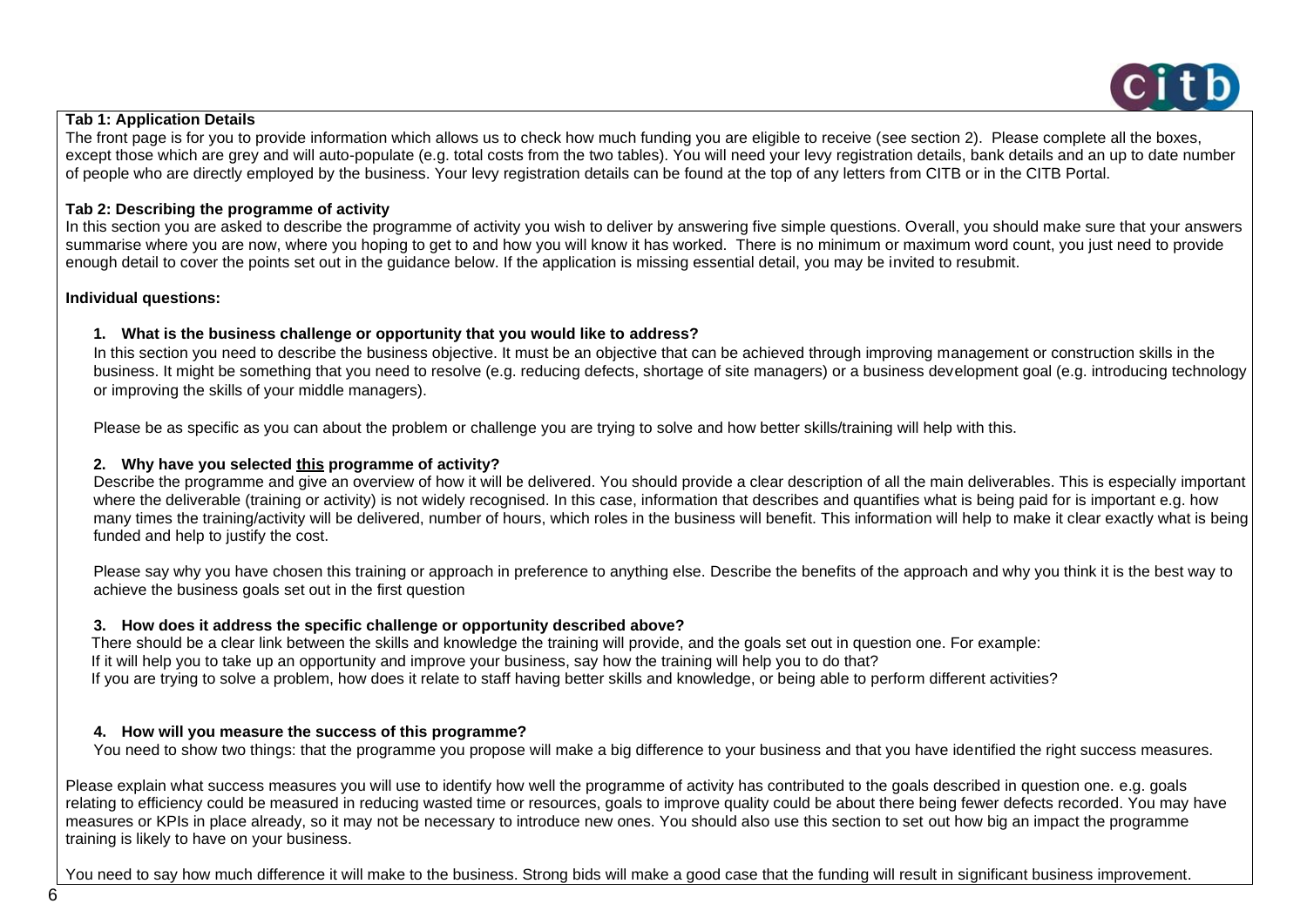

## **5. How is this programme different from any training or activity that has been previously undertaken by your business?**

As the requirement for training to be new has temporarily been removed, this question does not need answering.

#### **Tab 3: Table of non-grant eligible training or activities**

Complete the boxes in the table for all courses, activities or other deliverables. Please double check to make sure that you have only included training or activity that is supported by this fund (set out in section 4).

Do not include any grant eligible training in this table (there is a separate table for this).

Please note the following:

- For each training or activity, make sure that you have provided an adequate description of what's being delivered (some of the description may be included in your answer to question 2).
- Start date and end date should be provided. These are indicative. We recognise that things change, and you may need to alter timings, but please include them. Funding cannot support training or qualification that have already started so please only include your future plans.
- In the quality section, you should refer to both the quality of the training/ deliverable and the provider. Applications that do not provide good evidence of quality will not be approved.
- How you evidence quality will differ, depending on the training or activity. For training courses this would normally mean professional standards or accreditation. If the course you want to deliver does not have a standard or accreditation, you need to make a strong case that explains how you know what is being delivered is good quality and has the right content.
- You need to say how you know that training will be delivered to a high standard. For providers, they should be a CITB ATO (Approved Training Organisation) or have a good OFSTED, SQA, or similar rating. In exceptional circumstances we will accept alternatives to formal accreditation, but you will need to provide strong evidence that they deliver to a high standard. This could include things like formal evaluation/ feedback, we will not accept word of mouth recommendation or assurances by the provider themselves.
- You need to provide evidence that each deliverable offers good value for money. Applications that do not provide good evidence of value for money will not be approved.
- This requires that there is a clear description of what is being delivered and that it can be easily quantified (e.g. how many people/ how long).
- You should explain how you know that the cost is appropriate, evidenced by quotes or other information about market rate. If the cost of what is being delivered is unusually high, please provide a clear justification e.g. location, specialism, need for a bespoke product. Having used the training company before is not an acceptable response.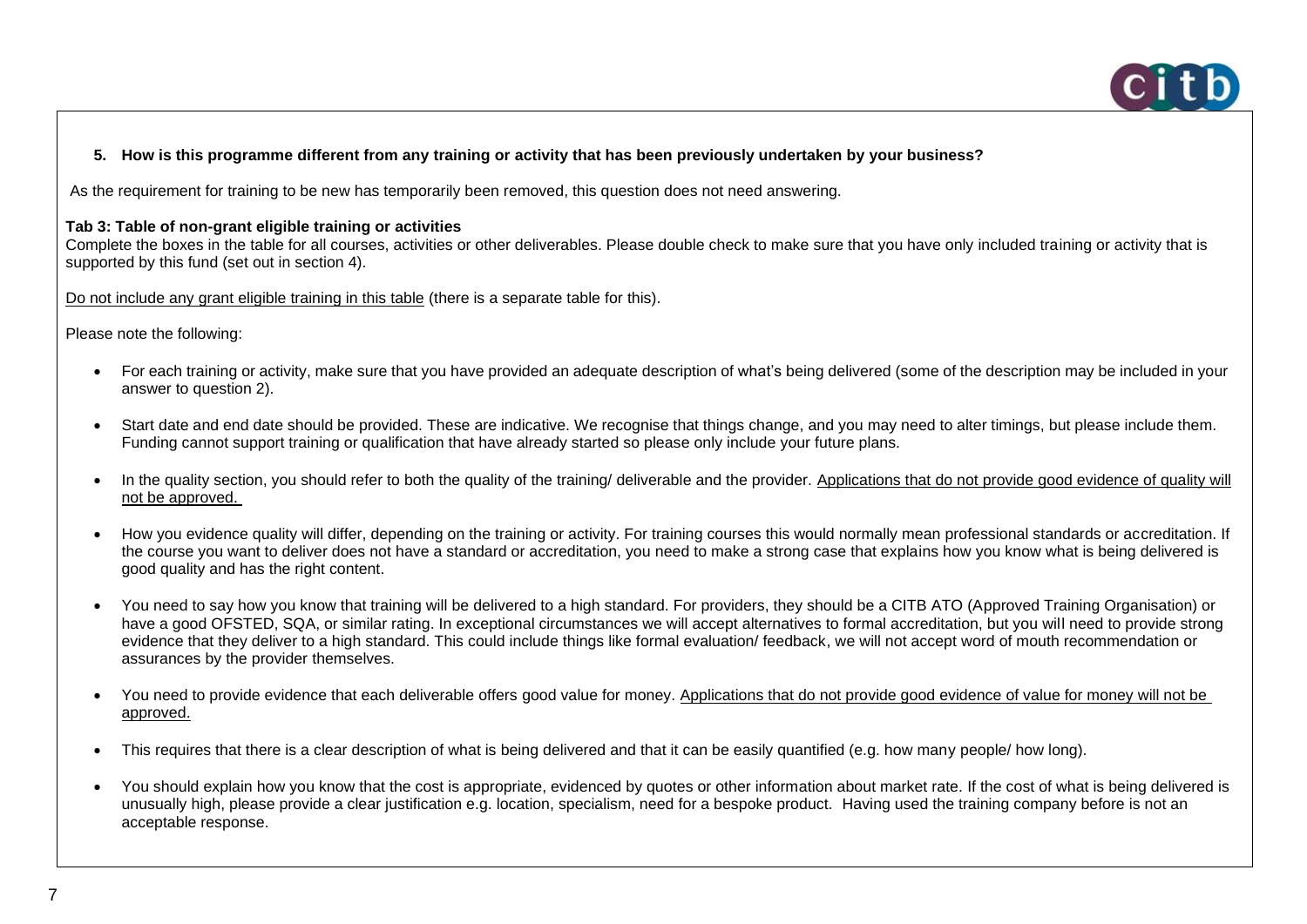# **Tab 4: Grant Eligible Training Table**

Please complete this table with any grant eligible training that you wish to include in your proposal (the requirement for this to be new has temporarily been removed).

Grant eligible training is CITB standardised training, normally supported by applying for a grant payment upon completion (rather than funding). There should be a clear link to the wider programme of activity.

- Complete the boxes in the table for every course
- You need to add the "GET reference" for each grant eligible training course, found in column B of the GET code list (tab 5 on the application form).
- When you add the GET reference the course title and grant tier will auto populate. Qualifications e.g. SVQ, NVQ, HND can be included and reference numbers for these have been provided (in the yellow lines at the top of the GET list). In this case you will also need to add the specific course title and qualification level in column F as they will not auto populate. A list of the courses we support can be found on our website [click here](https://www.citb.co.uk/levy-grants-and-funding/grants-funding/qualification-grants/short-period-less-than-1yr-and-vq-grants/short-qualifications-grant-eligible/)
- Some of the cells in the table have been formatted to help you avoid mistakes (if you enter incorrect information you will get an error message e.g. it won't allow you to add a levy registration number with the wrong number of digits). The table also provides a running total of costs on the Application Details tab.

Please note the grant eligible amount for these courses will be deducted from the fundable amount and you will need to claim this separately via the CTIB Portal (unless you are working with an Approved Training Provider (ATO) in which case they will process the claim on your behalf). Any grant eligible training funded through Skills and Training Fund will count towards your 'grant cap' (the number of grant claims your company can make in a year).

# **Section 6 Criteria**  Criteria are used to assess your answers and determine what programmes of activity, or separate deliverables, can be funded. The highest scoring bids each month are awarded funding. The assessment criteria are productivity (improving the business), innovation (new to the business), impact, quality and value for money. Section 5 of this guidance takes you through the application form and sets out what information you will need to provide to develop a strong application. **Temporary changes to criteria in response to the on-going pandemic:** • If applicable, your application will be assessed against 'sustainability' instead of productivity. This just means that you can set out the case for how the training will help you to keep the business going, continue to train or adapt to the new circumstances (rather than necessarily improving it). • Your application will be exempt from the innovation criteria. This means that the training or activity does not need to be new to the business.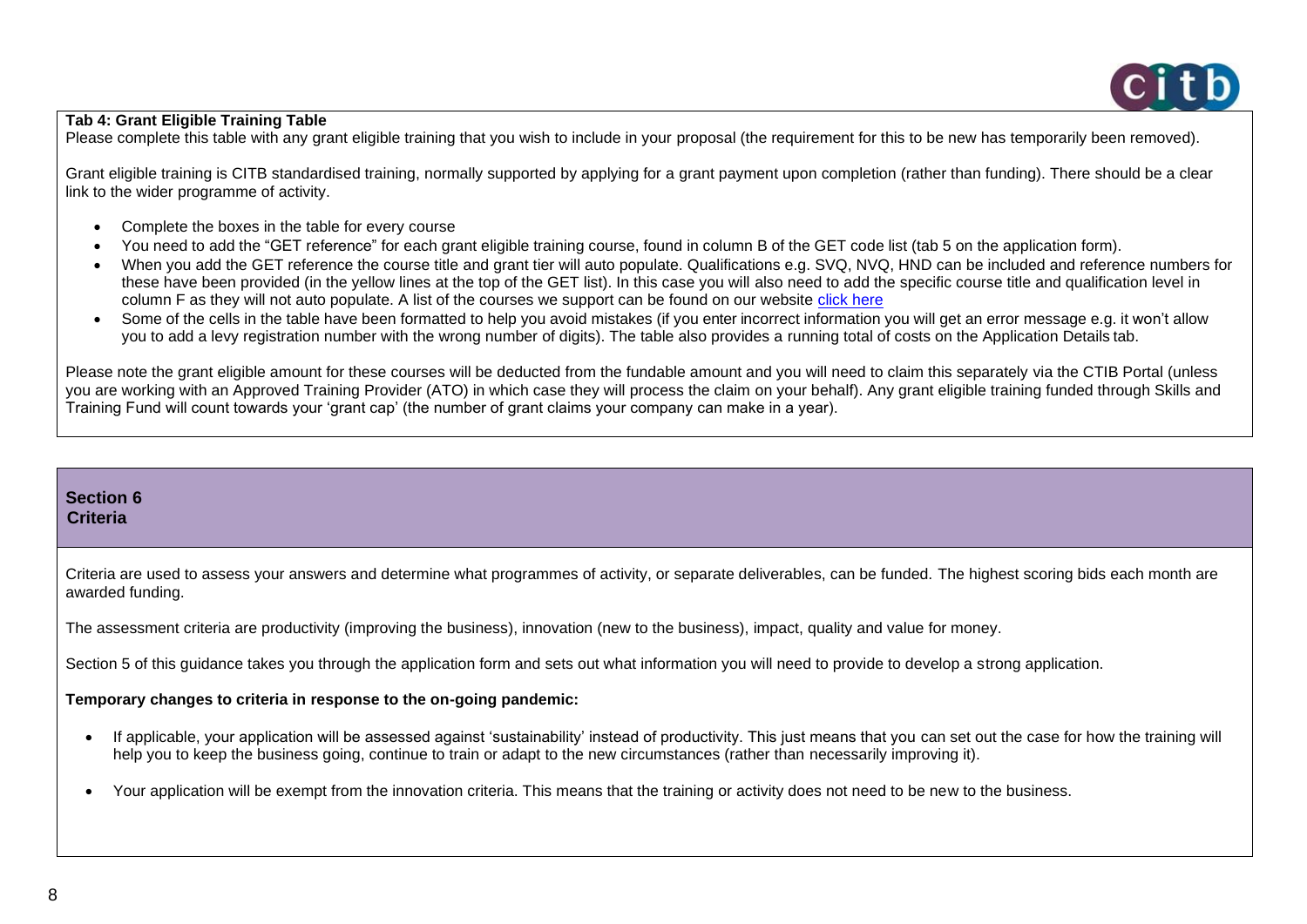

# **Section 7 Application, assessment and approval**

Please submit your application form via email to [skills.training@citb.co.uk](mailto:skills.training@citb.co.uk). Applications will only be accepted when received directly from the business (not from Training Providers or other intermediaries).

Please consider your application carefully before submission and ensure the training you are asking for is as accurate as possible to reflect your plans for the year ahead. Amendments to your training project (known as a variation) are permitted if there are exceptional circumstances, we strongly discourage this within the first 3 months of an application being approved and recommend only 1 change during the funded period. All variations must be approved in advance of any changes being made by contacting [skills.training@citb.co.uk](mailto:skills.training@citb.co.uk)

Assessment rounds take place at the end of every month and decisions will normally be communicated to you around the middle of the following month. If we have not been able to approve your application, you will be notified and may be asked to resubmit. This means that the application has not been declined outright, but key information is missing, or you have not fully met one of the criteria. Your CITB Adviser can help to explain what's needed and why (although a resubmission does not guarantee funding).

We cannot currently provide funding for all applications that meet the criteria, so only the strongest will be approved. Applications are scored and the highest scoring are awarded funding in line with the available budget each month.

Terms of Funding and Terms of Bidding can be viewed on the CITB web site (Skills & Training Fund pages). Please make sure you read the terms and conditions, particularly in relation to the steps we take if you cannot evidence delivery of the activity you have been funded for.

Funding is paid up-front, by quarter. When you provide us with evidence that shows that you have delivered the activity you were funded for in quarter one, you will be paid the next quarter. Applicants are subject to credit checks and those deemed very high risk are offered funding once the activity has taken place and invoiced/evidenced. Our credit checks do not impact your credit rating.